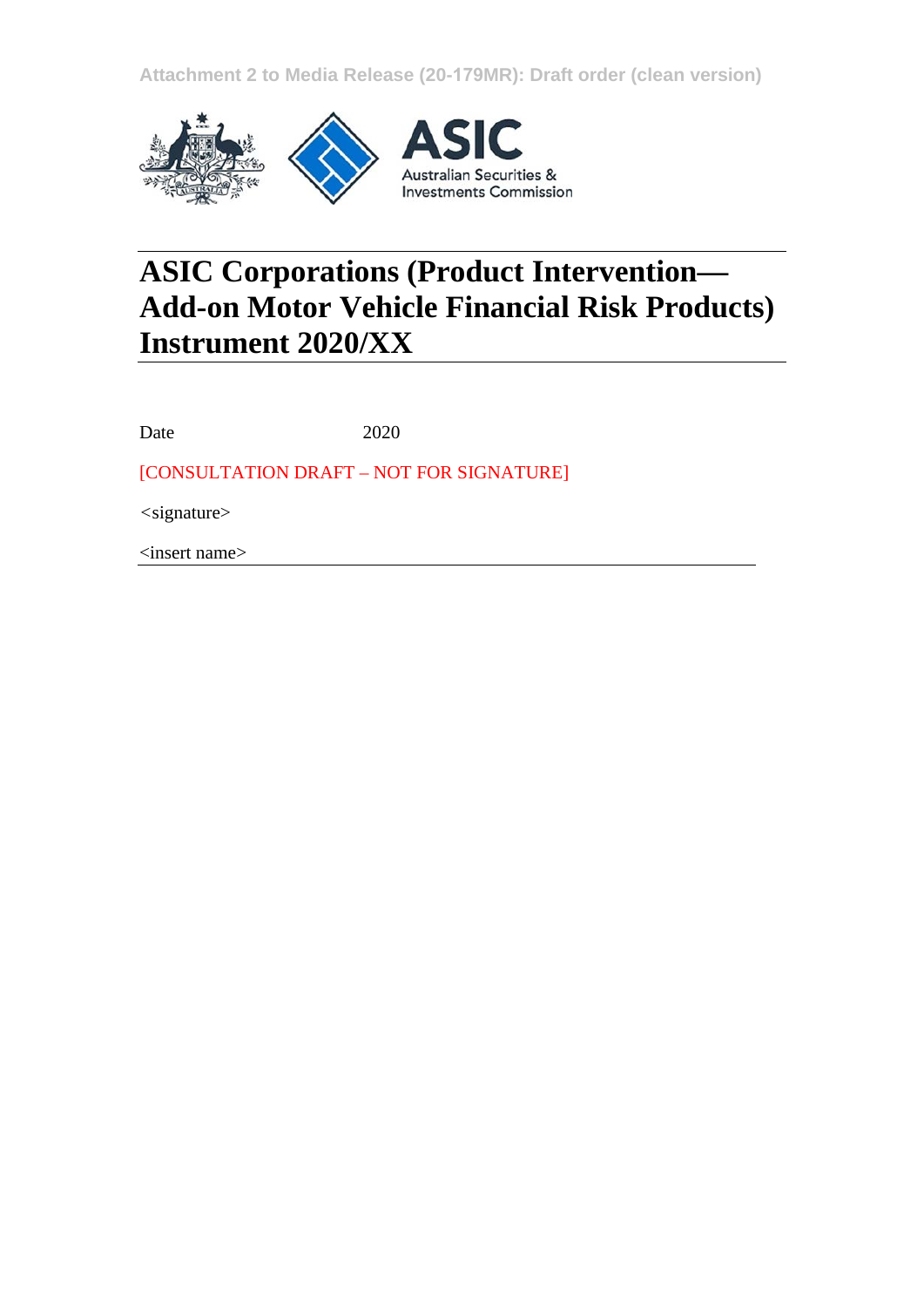# **Contents**

|   | <b>Part 1-Preliminary</b>                              | 3  |
|---|--------------------------------------------------------|----|
|   |                                                        |    |
| 2 |                                                        |    |
| 3 |                                                        |    |
| 4 |                                                        |    |
|   | Part 2-Order                                           | 8  |
| 5 |                                                        |    |
| 6 |                                                        |    |
| 7 |                                                        |    |
| 8 |                                                        |    |
| 9 |                                                        |    |
|   | <b>Part 3-General conditions</b>                       | 10 |
|   |                                                        |    |
|   | <b>Part 4—Additional general conditions</b>            | 12 |
|   |                                                        |    |
|   | Part 5—Special conditions for mechanical risk products | 12 |
|   |                                                        |    |
|   |                                                        |    |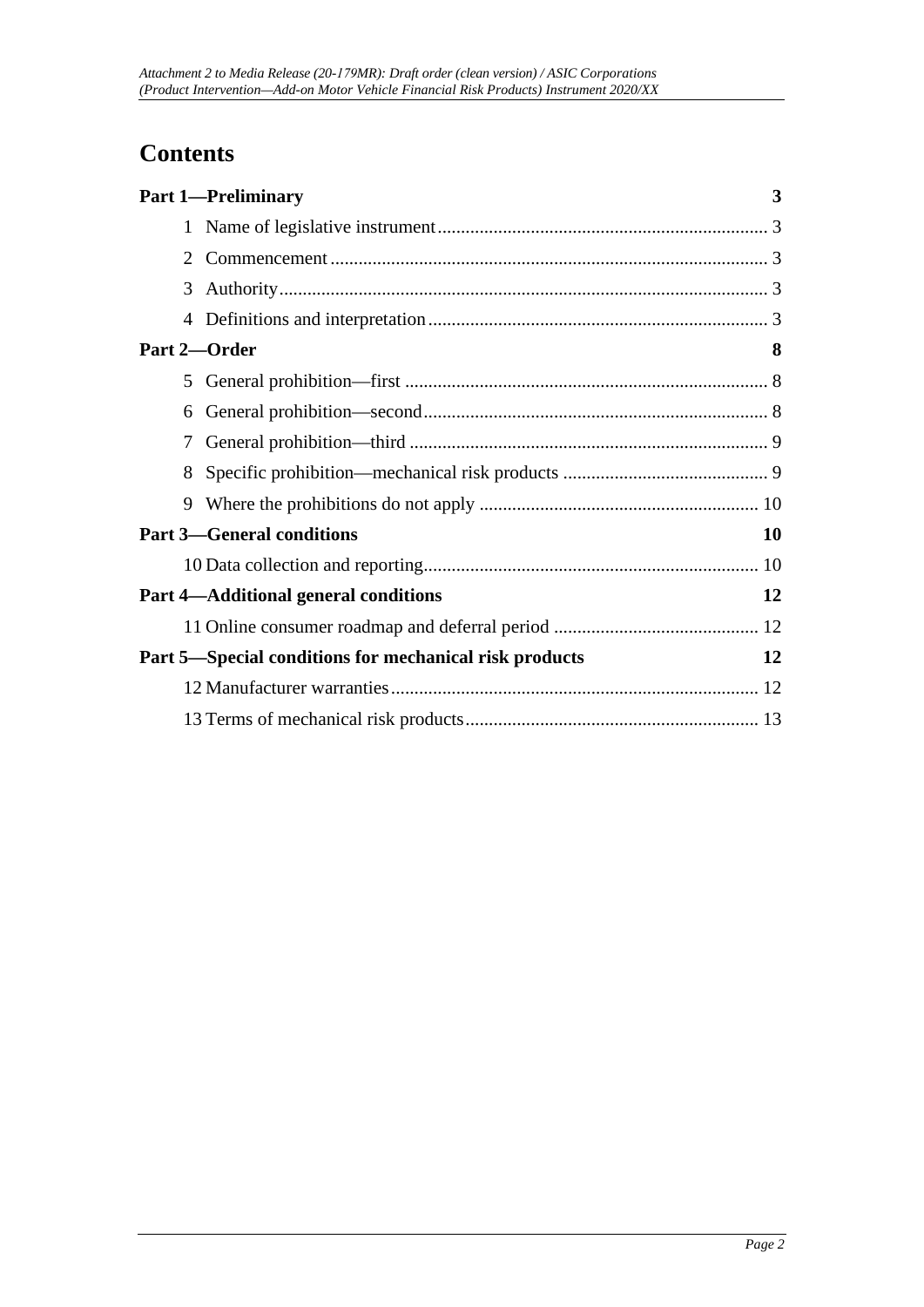# <span id="page-2-1"></span><span id="page-2-0"></span>**Part 1—Preliminary**

#### **1 Name of legislative instrument**

This is the *ASIC Corporations (Product Intervention—Add-on Motor Vehicle Financial Risk Products) Instrument 2020/XX*.

#### <span id="page-2-2"></span>**2 Commencement**

This instrument commences on the day that is [*3 months*] after the day it is registered on the Federal Register of Legislation.

Note: The register may be accessed a[t www.legislation.gov.au.](http://www.legislation.gov.au/)

#### <span id="page-2-3"></span>**3 Authority**

This instrument is made under subsection 1023D(3) of the *Corporations Act 2001*.

#### <span id="page-2-4"></span>**4 Definitions and interpretation**

(1) In this instrument:

*Act* means *Corporations Act 2001*.

#### *add-on motor vehicle financial risk product* means any of the following:

- (a) an assistance insurance product;
- (b) a consumer credit insurance product;
- (c) a guaranteed asset protection insurance product;
- (d) a mechanical breakdown insurance product;
- (e) a warranty product;
- (f) a purchase price protection insurance product;
- (g) a tyre and rim insurance product.

*arranging conduct*, in relation to an add-on motor vehicle financial risk product (including a mechanical risk product) means:

- (a) arranging for a retail client to apply for or acquire the product;
- (b) arranging for a product issuer to issue the product to a retail client; or
- (c) applying, on behalf of a retail client, for the product.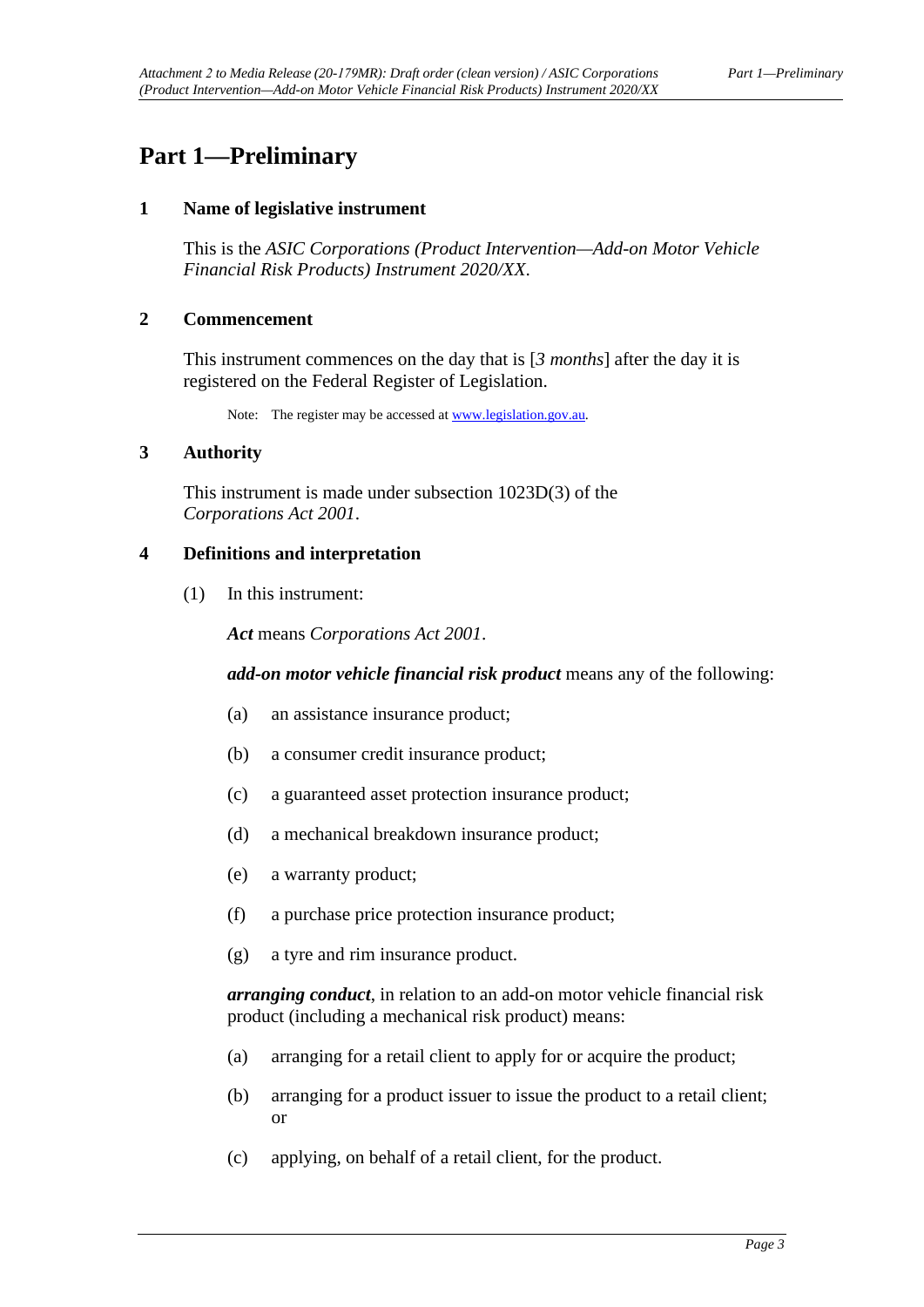*assistance insurance product* means a motor vehicle insurance product (other than comprehensive motor vehicle insurance) or a personal and domestic property insurance product that provides insurance cover (whether or not the cover is limited or restricted in any way) for out-ofpocket expenses which are incurred in connection with a declaration of total loss of a motor vehicle under comprehensive motor vehicle insurance but not covered by comprehensive motor vehicle insurance.

*comprehensive motor vehicle insurance* means a motor vehicle insurance product that provides insurance cover in respect of all of the following (whether or not the product also provides insurance cover in respect of other matters):

- (a) loss of, or damage to, the motor vehicle resulting from an accident;
- (b) loss of, or damage to, property of another person resulting from an accident in which the motor vehicle is involved;
- (c) loss of, or damage to, the motor vehicle caused by fire, theft or malicious acts.

*consumer credit insurance product* means a contract or part of a contract that has the following characteristics:

- (a) the contract provides insurance cover (whether the cover is limited or restricted in any way) in respect of:
	- (i) the death of the insured person; or
	- (ii) the insured person contracting a sickness or disease; or
	- (iii) the insured person sustaining an injury; or
	- (iv) the insured person becoming unemployed;
- (b) the amount of the liability of the insurer under the contract is to be ascertained by reference to a liability of the insured person under a motor vehicle loan or a motor vehicle lease to which the insured person is a party;

but does not include insurance of a kind specified in subregulation 7.1.15(2) of the Regulations.

*deferral period*, in relation to an online consumer roadmap made available to a retail client by or through an intermediary, means a period:

- (a) commencing at the time the intermediary makes the online consumer roadmap available to the retail client; and
- (b) ending at the start of the fourth day after the period commences.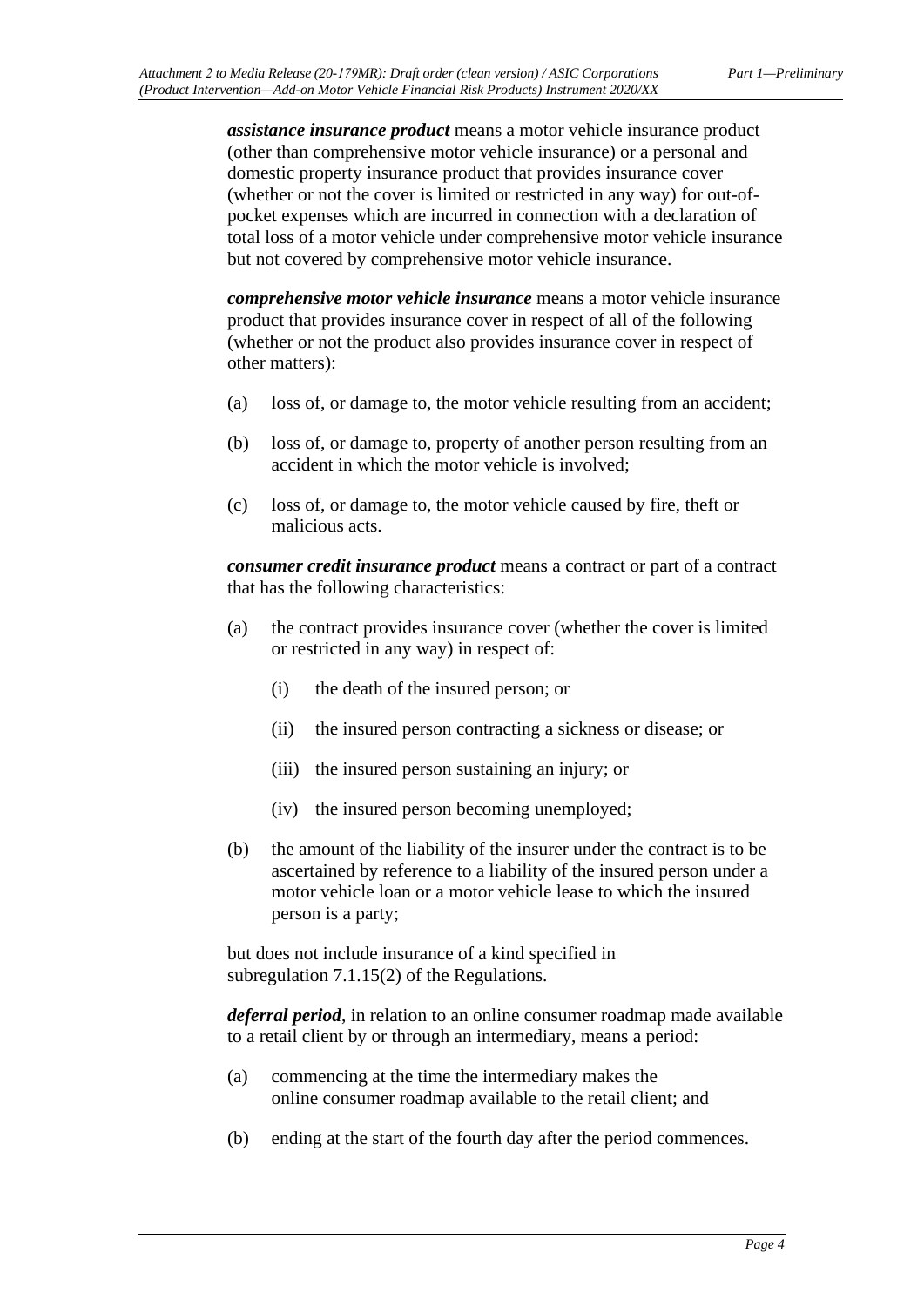*guaranteed asset protection insurance product* means a motor vehicle insurance product (other than comprehensive motor vehicle insurance) that provides insurance cover (whether or not the cover is limited or restricted in any way) for the difference between:

- (a) in connection with a motor vehicle loan—the amount owing by a borrower under the loan and the amount covered by a motor vehicle insurance product that is comprehensive motor vehicle insurance; or
- (b) in connection with a motor vehicle lease—the amount payable by a lessee under the lease and the amount covered by a motor vehicle insurance product that is comprehensive motor vehicle insurance.

*intermediary* means a person who engages in, or offers to engage in, arranging conduct in relation to an add-on motor vehicle financial risk product in connection with:

- (a) a motor vehicle purchase;
- (b) a motor vehicle loan; or
- (c) a motor vehicle lease.

*kilometres-driven limit cover*, in relation to a manufacturer warranty in relation to a motor vehicle, means the maximum number of kilometres that the motor vehicle can be driven and continue to be covered by the warranty.

*mechanical breakdown insurance product* means a motor vehicle insurance product (other than comprehensive motor vehicle insurance) that provides insurance cover (whether or not the cover is limited or restricted in any way) for the cost of repair or replacement of any broken, failed or damaged components of a motor vehicle.

#### *mechanical risk product* means:

- (a) a mechanical breakdown insurance product; or
- (b) a warranty product.

*motor vehicle* means a vehicle that is designed:

- (a) to travel by road; and
- (b) to use volatile spirit, steam, gas, oil, electricity or any other power (not being human power or animal power) as its principal means of propulsion; and
- (c) to carry passengers;

and includes a motor cycle.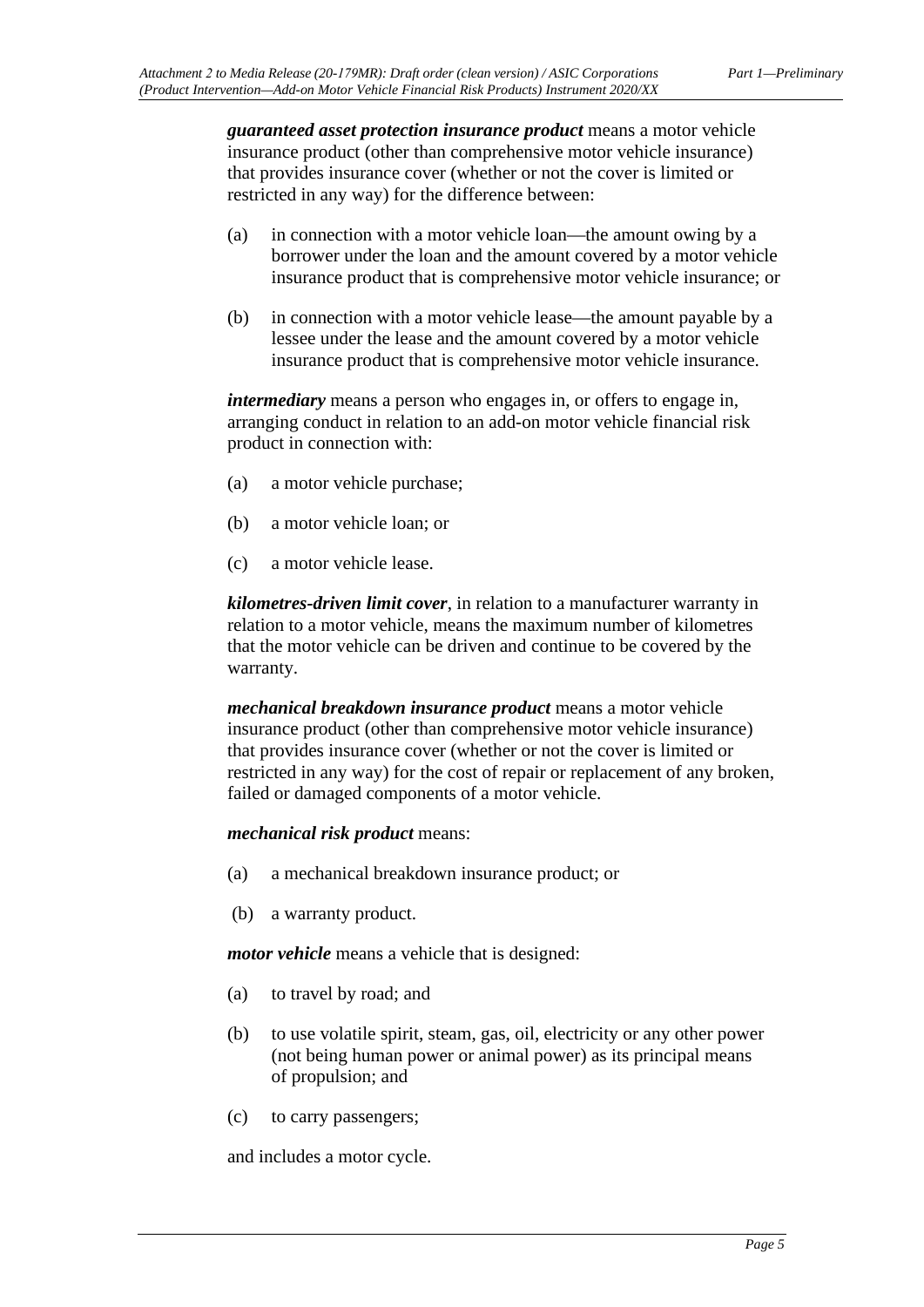*motor vehicle insurance product* has the meaning given by regulation 7.1.11 of the Regulations.

*motor vehicle lease* means a contract for the hire of a motor vehicle other than a contract for a fixed period of 4 months or less or for an indefinite period.

*motor vehicle loan* means the provision of credit in connection with the purchase of a motor vehicle.

*motor vehicle purchase* means the purchase of a motor vehicle.

*online consumer roadmap*, in relation to an add-on motor vehicle financial risk product made available to a retail client by or through an intermediary, means an online portal that:

- (a) includes a facility by which the client can choose to:
	- (i) apply for or acquire a product;
	- (ii) decline to apply for or acquire a product;
	- (iii) request further information about a product;

where those choices are presented to the client in a way that does not highlight one choice over another choice;

- (b) does not permit the client to use the facility unless the following information is disclosed or made available through the portal:
	- (i) a prominent statement, displayed to the client immediately on first accessing the portal, to the effect that a consumer is not obliged to buy any add-on motor vehicle financial risk product;
	- (ii) for each warranty product that the intermediary is permitted to make available through the portal and for which the product issuer is not a member of AFCA—a prominent statement that the client has no right to make a complaint to AFCA about the warranty product;
	- (iii) for each add-on motor vehicle financial risk product that the intermediary is permitted to make available through the portal—the cost of each product, including any difference in cost depending on the method chosen to pay for each product;
	- (iv) for all add-on motor vehicle financial risk products that the intermediary is permitted to make available through the portal—the total cost of the products, including any difference in the total cost depending on the method chosen to pay for the products;(v) a link to ASIC's MoneySmart website, including a reference to ASIC's "MoneySmart Cars" app (if available).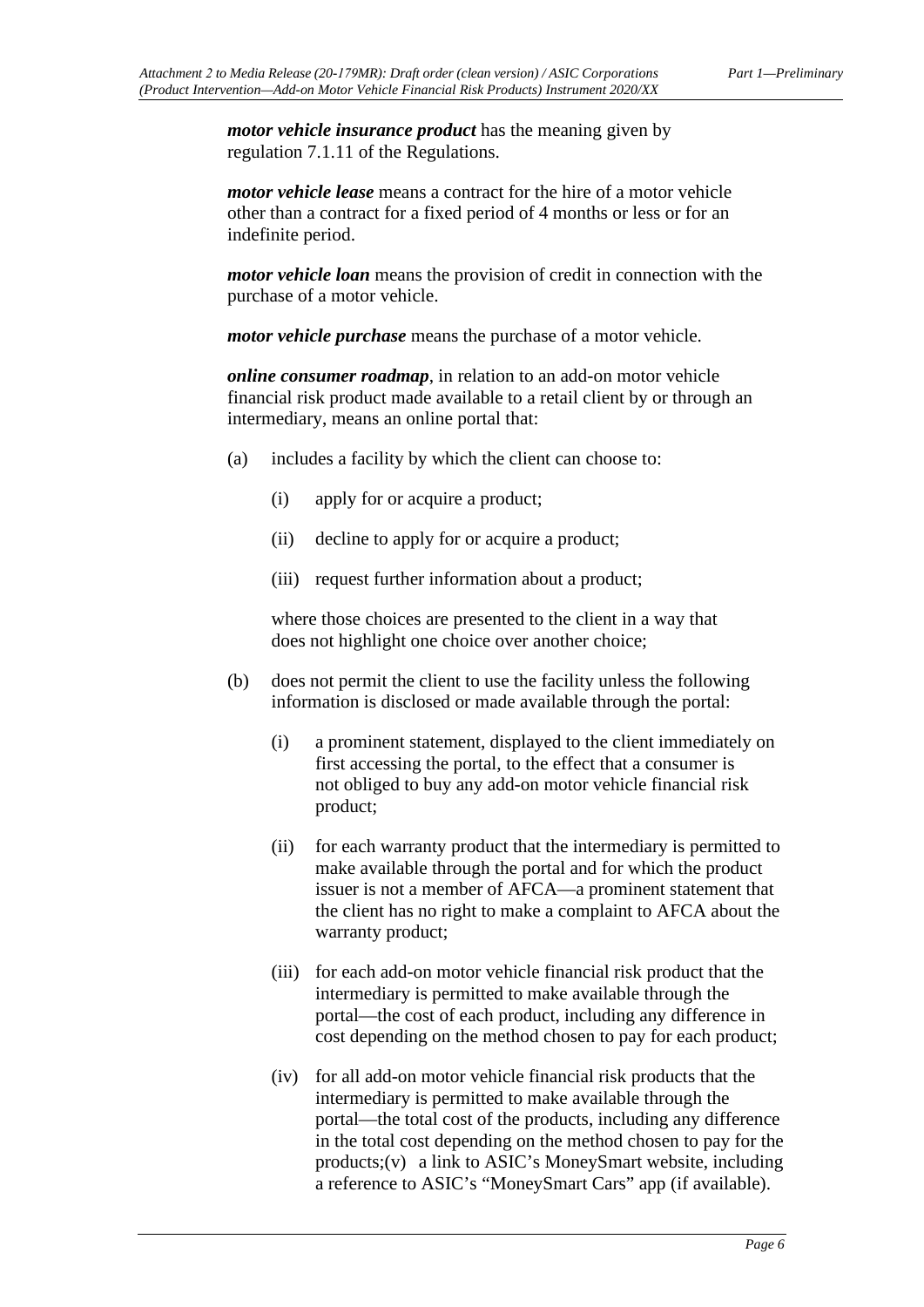*personal and domestic property insurance product* has the meaning given by regulation 7.1.17 of the Regulations.

*product issuer* means a person who issues, or offers to issue, an add-on motor vehicle financial risk product to a retail client in connection with:

- (a) a motor vehicle purchase;
- (b) a motor vehicle loan; or
- (c) a motor vehicle lease.

*purchase price protection insurance product* means a motor vehicle insurance product (other than comprehensive motor vehicle insurance) that provides insurance cover (whether or not the cover is limited or restricted in any way) for the difference between the purchase price of a motor vehicle and the amount covered by comprehensive motor vehicle insurance.

*Regulations* means the *Corporations Regulations 2001*.

*tyre and rim insurance product* means a motor vehicle insurance product (other than comprehensive motor vehicle insurance) that provides insurance cover (whether or not the cover is limited or restricted in any way) for the cost of repair or replacement of damaged tyres and rims of a motor vehicle.

*warranty administrator*, in relation to a warranty product, means a person who provides administration services in relation to the warranty product.

*warranty product* means a facility through which, or through the acquisition of which, a person (the *purchaser or lessee*) manages the financial consequences to them of particular circumstances happening in relation to a motor vehicle, comprising:

- (a) an arrangement between the purchaser or lessee of a motor vehicle and another person (the *third party*), not being the person from whom the purchaser or lessee acquired the vehicle, under which the third party promises to rectify, or to arrange for another person to rectify, any broken, failed or damaged components or parts of a motor vehicle; or
- (b) an arrangement between the purchaser or lessee of a motor vehicle and the person (the *dealer*) from whom the purchaser or lessee acquired the vehicle, under which the dealer promises to rectify, or to arrange for another person to rectify, any broken, failed or damaged components or parts of a motor vehicle;

but does not include a manufacturer warranty or statutory warranty, or comprehensive motor vehicle insurance.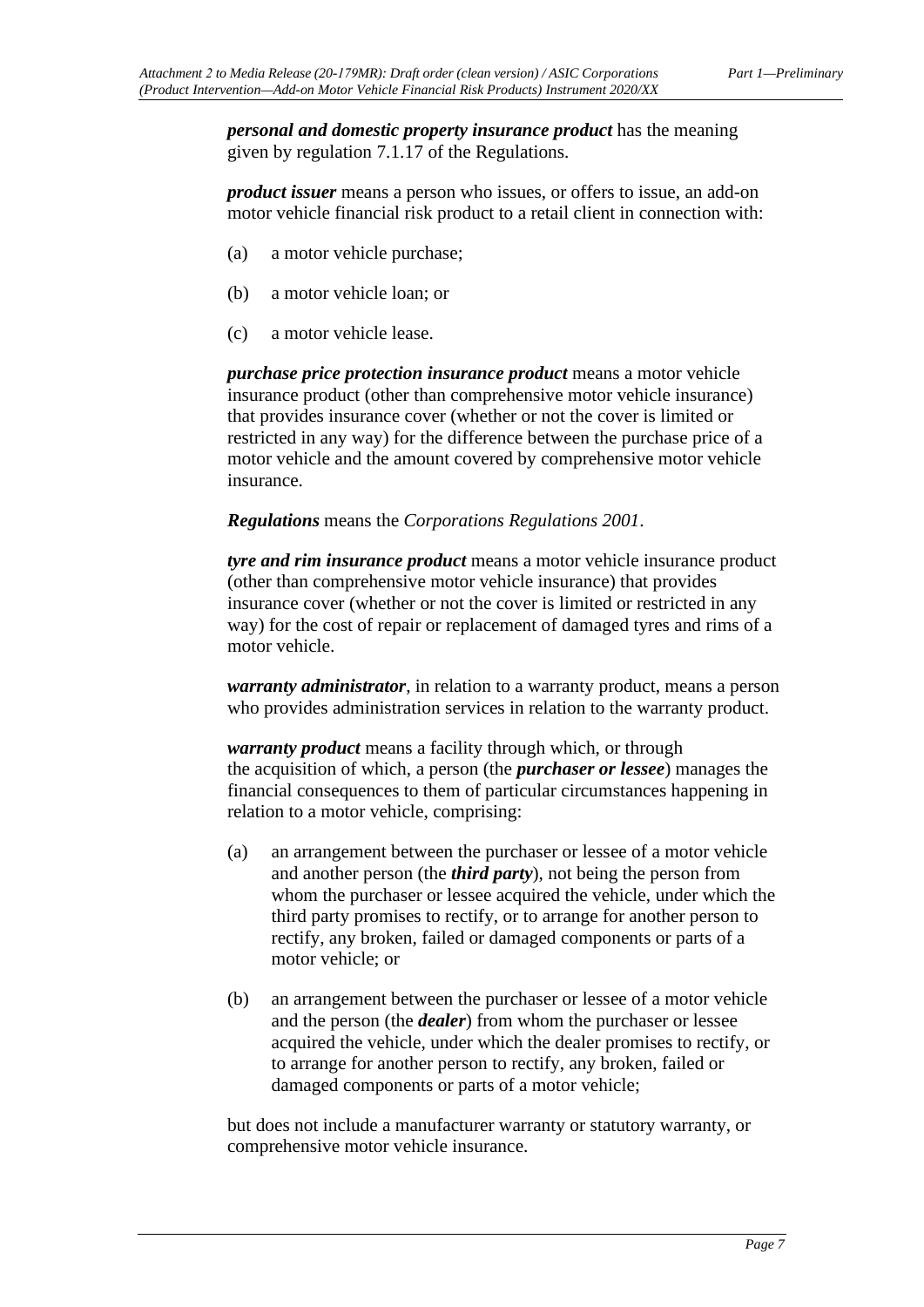# (2) In this instrument:

- (a) comprehensive motor vehicle insurance is not taken to be an add-on motor vehicle financial risk product merely because part of the contract comprising the comprehensive motor vehicle insurance is an add-on motor vehicle financial risk product;
- (b) a reference to a purchase, loan or lease, in relation to a motor vehicle, includes a reference to a proposed purchase, loan or lease.

# <span id="page-7-1"></span><span id="page-7-0"></span>**Part 2—Order**

# **5 General prohibition—first**

### *Application*

(1) The prohibitions in subsections (2) and (3) apply to conduct occurring on and after the day this instrument commences.

### *Intermediaries*

(2) An intermediary must not, in connection with a motor vehicle purchase, a motor vehicle loan or a motor vehicle lease, engage in arranging conduct in relation to an add-on motor vehicle financial risk product except in accordance with the conditions specified in Part 3.

# *Product issuers*

(3) A product issuer must not, in connection with a motor vehicle purchase, a motor vehicle loan or a motor vehicle lease, issue an add-on motor vehicle financial risk product to a retail client as a result of an intermediary engaging in arranging conduct in relation to the add-on motor vehicle financial risk product except in accordance with the conditions specified in Part 3.

# <span id="page-7-2"></span>**6 General prohibition—second**

#### *Application*

(1) The prohibitions in subsections (2) and (3) apply to conduct occurring on and after the day that is [*6 months*] after the day this instrument commences.

#### *Intermediaries*

(2) An intermediary must not, in connection with a motor vehicle purchase, a motor vehicle loan or a motor vehicle lease, engage in arranging conduct in relation to an add-on motor vehicle financial risk product except in accordance with the conditions specified in Parts 3 and 4.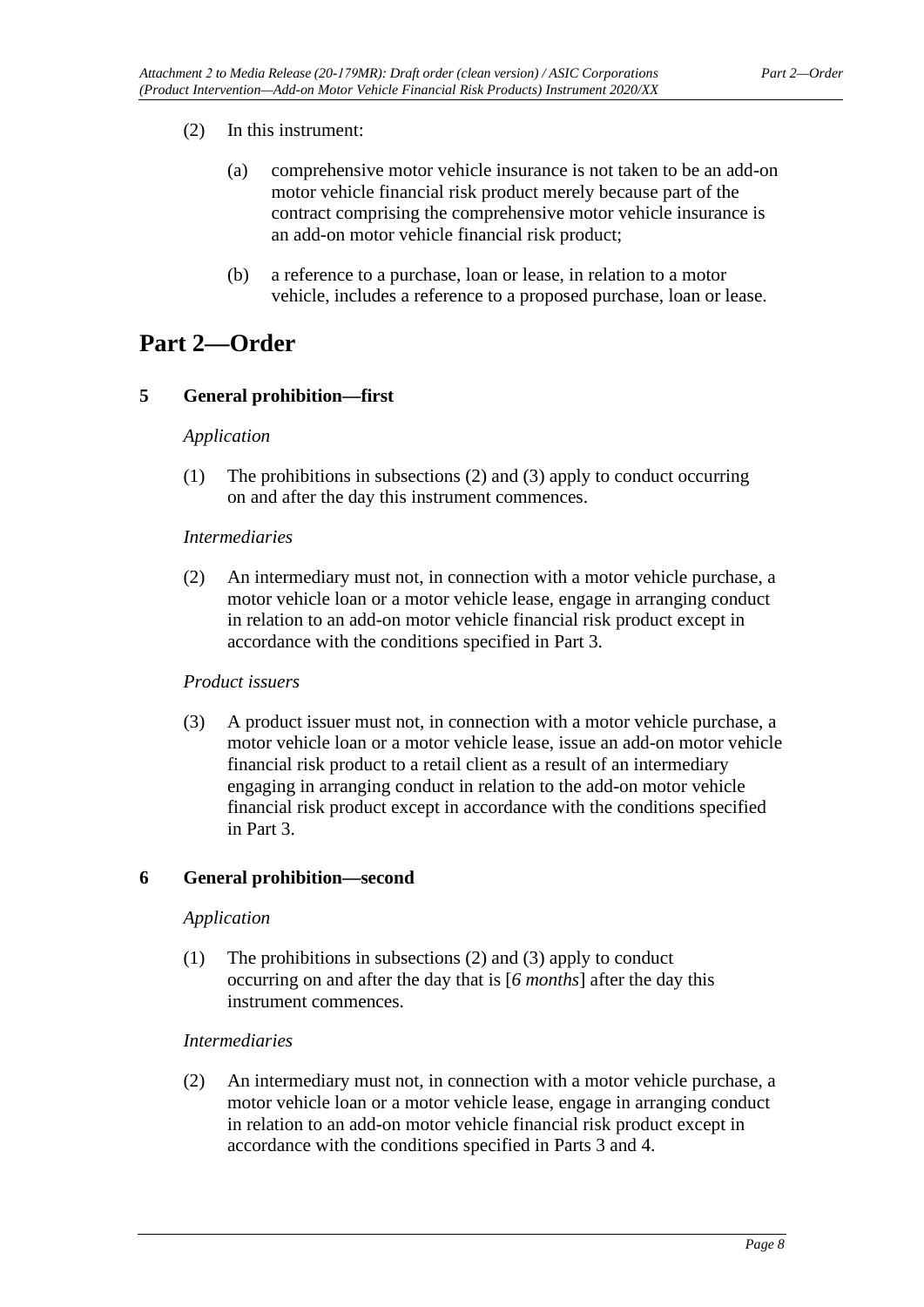### *Product issuers*

(3) A product issuer must not, in connection with a motor vehicle purchase, a motor vehicle loan or a motor vehicle lease, issue an add-on motor vehicle financial risk product to a retail client as a result of an intermediary engaging in arranging conduct in relation to the add-on motor vehicle financial risk product except in accordance with the conditions specified in Parts 3 and 4.

### <span id="page-8-0"></span>**7 General prohibition—third**

#### *Acknowledgements required by intermediaries*

- (1) The prohibition in this section applies to conduct occurring on and after the day this instrument commences.
- (2) An intermediary must not require a retail client to sign an acknowledgment to the effect that if the client chooses not to acquire or apply for an add-on motor vehicle financial risk product then the client is likely to be required to make payment from their own monies instead of claiming under the product.

Note: The prohibition in this subsection applies on an unconditional basis.

#### <span id="page-8-1"></span>**8 Specific prohibition—mechanical risk products**

#### *Application*

- (1) The prohibitions in this section apply in addition to the general prohibitions in sections 5, 6 and 7 to the extent those general prohibitions apply in relation to mechanical risk products.
- (2) The prohibitions in subsections (3), (4) and (5) apply to conduct occurring on and after the day this instrument commences.

#### *Intermediaries*

(3) An intermediary must not, in connection with a motor vehicle purchase, a motor vehicle loan or a motor vehicle lease, engage in arranging conduct in relation to a mechanical risk product except in accordance with the conditions specified in section 12.

#### *Product issuers*

(4) A product issuer must not, in connection with a motor vehicle purchase, a motor vehicle loan or a motor vehicle lease, issue a mechanical risk product to a retail client as a result of an intermediary engaging in arranging conduct in relation to the mechanical risk product except in accordance with the conditions specified in section 12.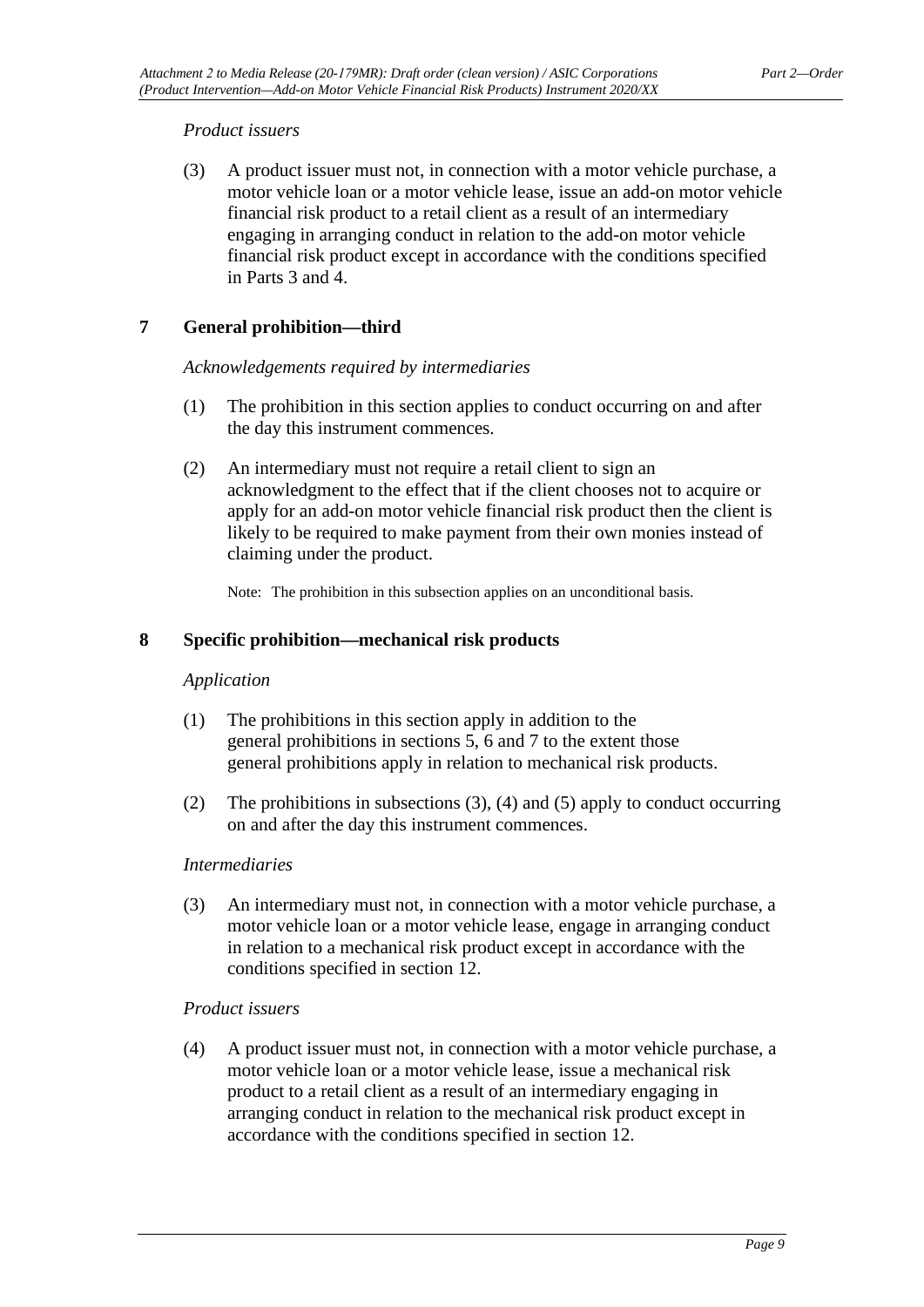#### *Other scenarios*

(5) A person must not, irrespective of whether the conduct is in connection with a motor vehicle purchase, a motor vehicle loan or a motor vehicle lease, issue a mechanical risk product to a retail client or engage in arranging conduct in relation to a mechanical risk product except in accordance with the conditions specified in section 13.

### <span id="page-9-0"></span>**9 Where the prohibitions do not apply**

#### *No consideration for issue*

(1) The prohibitions in sections 5 and 6 and subsection 8(5) do not apply where the add-on motor vehicle financial risk product is issued by the product issuer for no consideration.

#### *Extension to loan or lease term*

- (2) The prohibitions in sections 5 and 6 and subsection 8(5) do not apply in relation to the arranging conduct or issuing of an add-on motor vehicle financial risk product (the *new product*) where both of the following apply:
	- (a) the arranging conduct or issuing of the new product occurs as a consequence of an extension to the term of a motor vehicle loan or motor vehicle lease to which the client is a party;
	- (b) the client, at or around the time of becoming a party to the loan or lease, acquired an add-on motor vehicle financial risk insurance product that was the same as the new product.

#### *Personal advice*

(3) The prohibitions in sections 5 and 6 do not apply where the arranging conduct or issuing of the add-on motor vehicle financial risk product occurs following the provision of personal advice in relation to the product by a person who holds an Australian financial services licence covering the provision of that kind of financial service or a person acting on behalf of such a licensee.

Note: *Personal advice* has the meaning given by subsection 766B(3) of the Act.

# <span id="page-9-2"></span><span id="page-9-1"></span>**Part 3—General conditions**

#### **10 Data collection and reporting**

- (1) A product issuer of an add-on motor vehicle financial risk product (other than a warranty product) must, if requested by ASIC, give a written statement to ASIC, no more frequently than every six months, containing information on one or more of the following matters in relation to the product:
	- (a) premiums;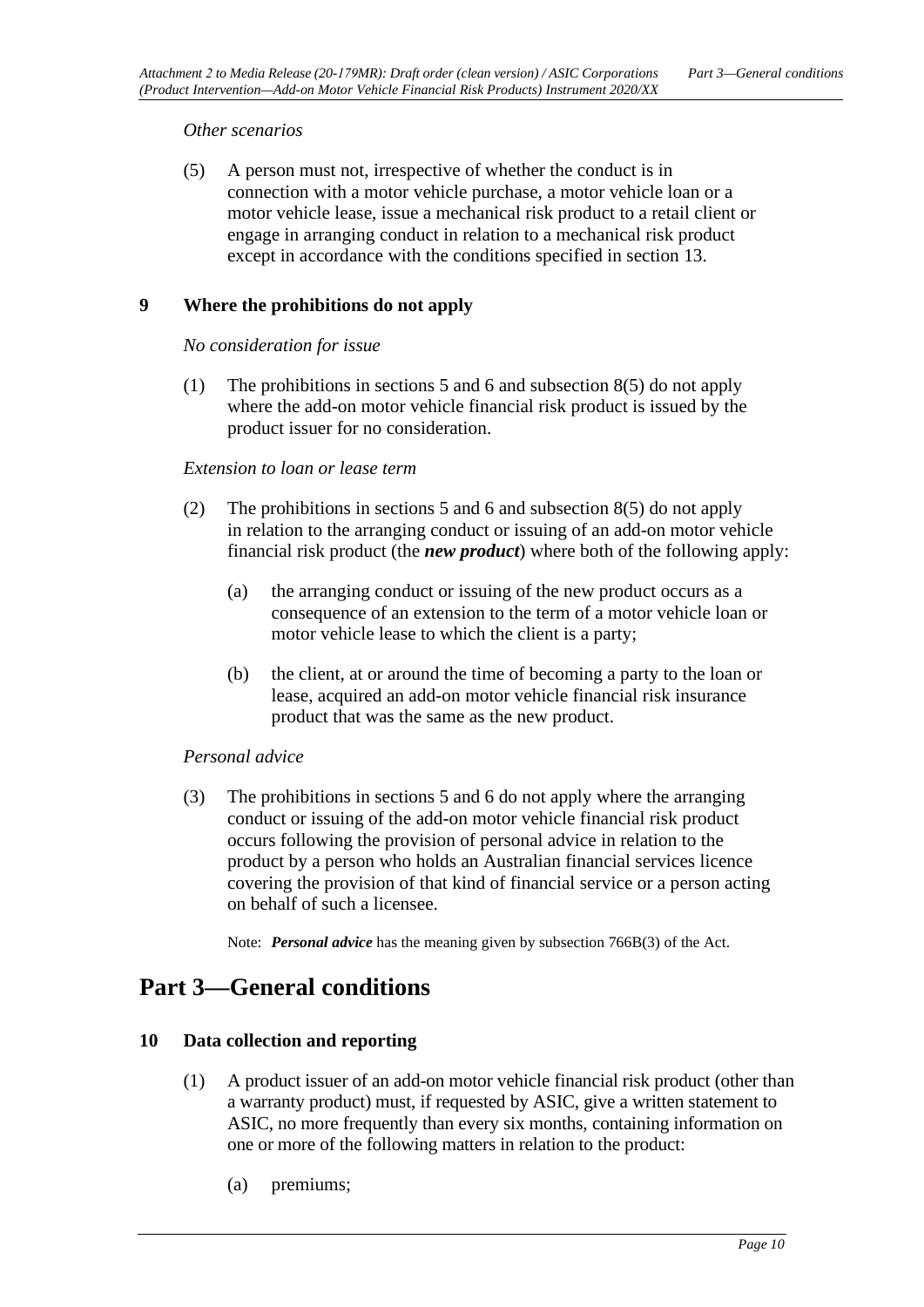- (b) coverage and exclusions;
- (c) cancellation rates;
- (d) claims (including paid, withdrawn and declined claims);
- (e) arrangements or provisioning to meet future claims;
- (f) details of consumers and vehicles covered by the product;
- (g) commissions and other financial benefits;
- (h) distribution channels;
- (i) eligibility criteria applicable to the acquisition of their products by retail clients; or
- (j) details of third parties who provide finance to retail clients to enable retail clients to acquire their products.
- (2) A product issuer of a warranty product must:
	- (a) to the extent the product issuer does not outsource the administration (or part of it) of the product to a warranty administrator—if requested by ASIC, give a written statement to ASIC, no more frequently than every six months, containing information on one or more of the matters specified in a paragraph of subsection (1) in relation to the product;
	- (b) to the extent the product issuer outsources the administration (or part of it) of the product to a warranty administrator:
		- (i) ensure that any outsourcing agreement requires the warranty administrator to, if requested by ASIC, give a written statement to ASIC, no more frequently than every six months, containing information on one or more of the matters specified in a paragraph of subsection (1) in relation to the product; and
		- (ii) give to the warranty administrator any information and reasonable assistance that the administrator reasonably requests to enable the administrator to comply with the request made by ASIC.
- (3) The product issuer must give (or, where paragraph (2)(b) applies, must cause the warranty administrator to give) ASIC the written statement in not less than 30 days after being requested by ASIC or such longer period as is reasonable in the circumstances and is agreed by ASIC to be appropriate.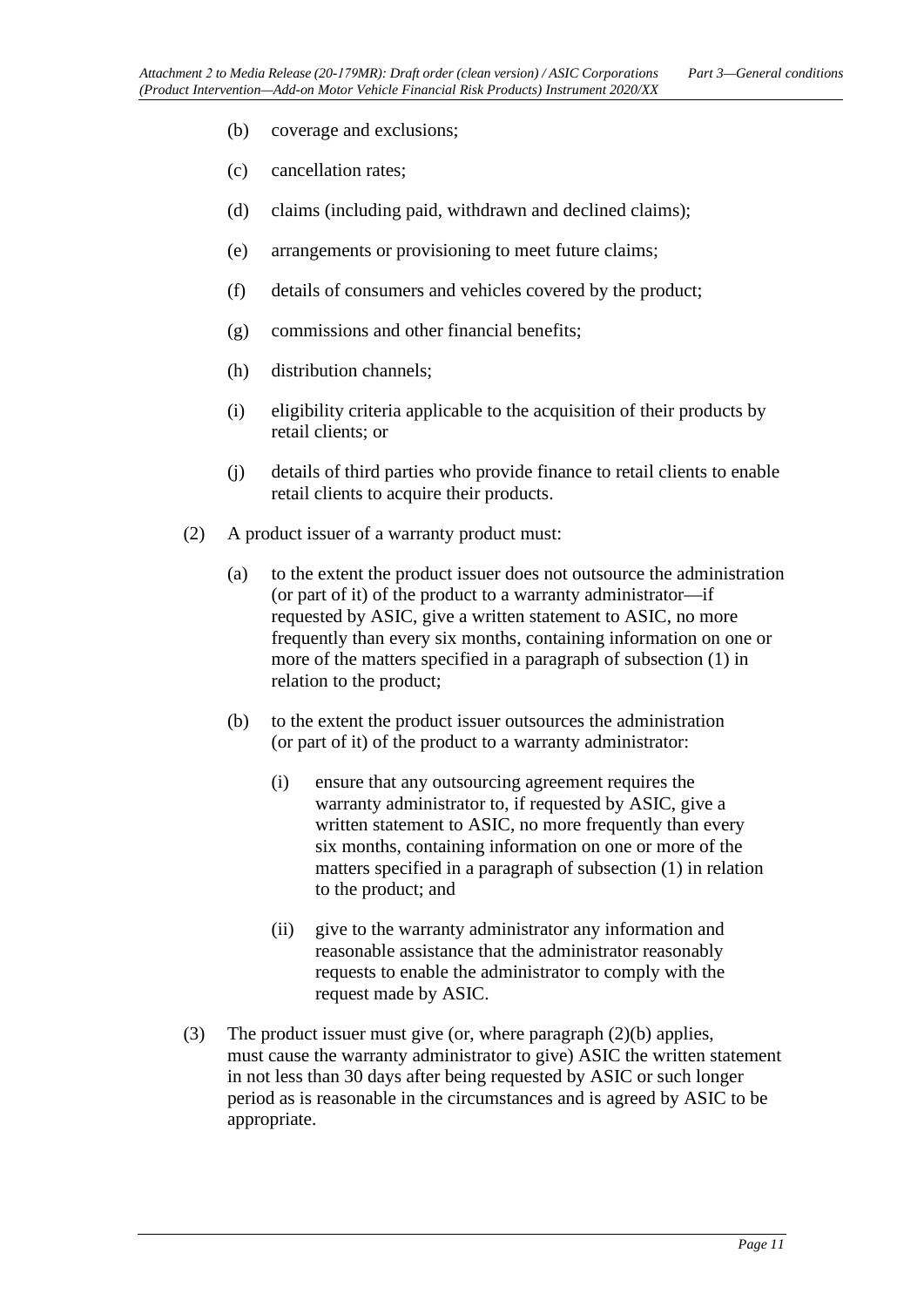# <span id="page-11-1"></span><span id="page-11-0"></span>**Part 4—Additional general conditions**

### **11 Online consumer roadmap and deferral period**

- (1) The retail client must have expressed an intention to apply for or acquire the add-on motor vehicle financial risk product by using the facility in the online consumer roadmap before the end of the deferral period.
- (2) The intermediary must not initiate any contact with the retail client about an add-on motor vehicle financial risk product during the deferral period.
- (3) The deferral period must have ended in relation to the retail client.
- (4) The intermediary must not make the online consumer roadmap available to a retail client unless the retail client has:
	- (a) entered into a contract to purchase or lease a motor vehicle; or
	- (b) applied for a motor vehicle loan or motor vehicle lease.
- (5) The intermediary must keep a record of the time and date the online consumer roadmap was made available to the retail client.

Note: The conditions in this Part apply in relation to the prohibitions in section 6.

# <span id="page-11-3"></span><span id="page-11-2"></span>**Part 5—Special conditions for mechanical risk products**

#### **12 Manufacturer warranties**

Any manufacturer warranty in relation to the motor vehicle to which the motor vehicle purchase, motor vehicle loan or motor vehicle lease relates must have:

- (a) expired; or
- (b) less than 12 months cover remaining; or
- (c) less than 10,000 kilometres cover remaining; or
- (d) less than 20% of the kilometres-driven limit cover remaining.